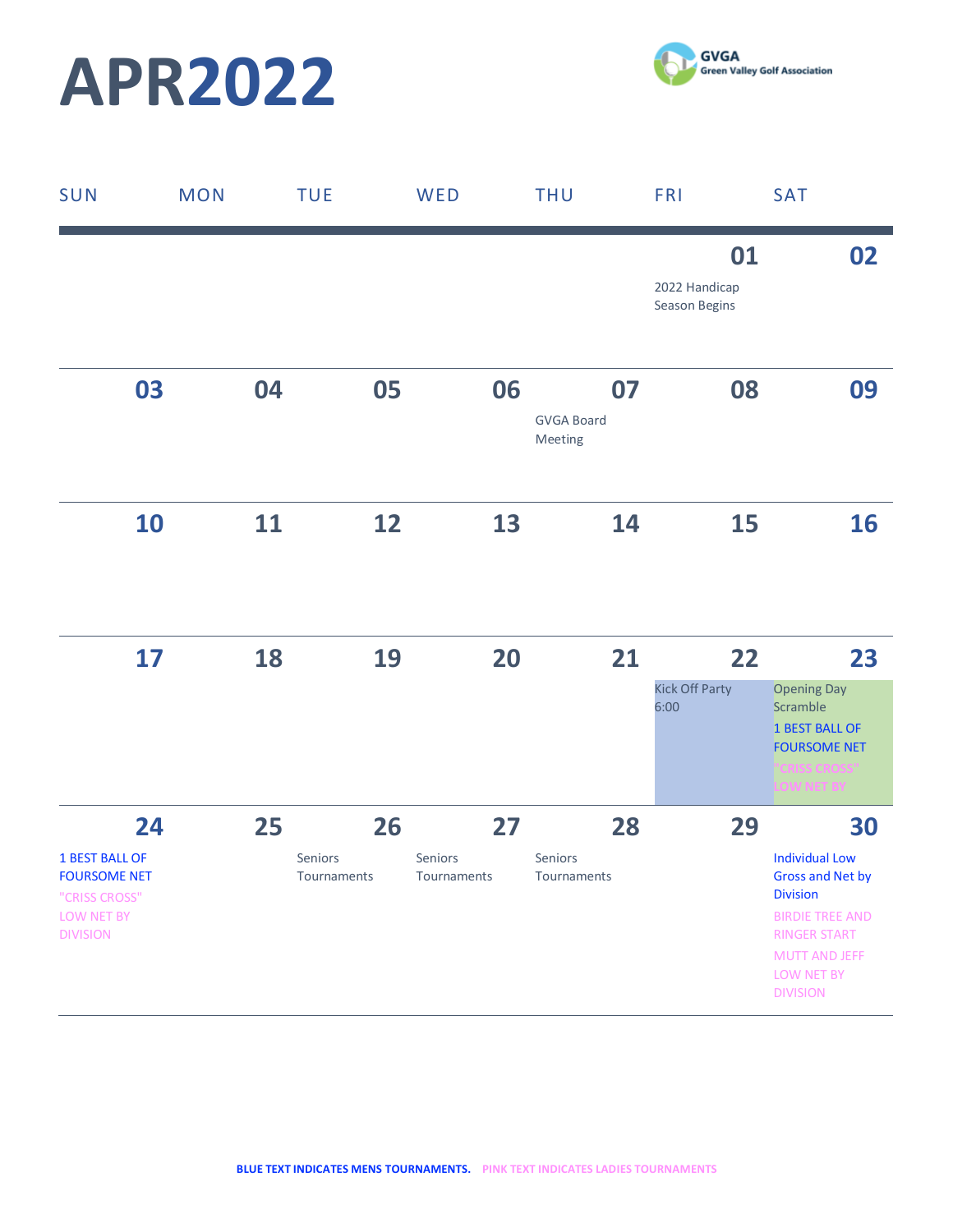## **MAY2022**



| <b>SUN</b>                                                                                                                         | <b>MON</b>                                                            | <b>TUE</b>                          | WED                                 | <b>THU</b>                                                   | <b>FRI</b> | <b>SAT</b>                                                                                                          |
|------------------------------------------------------------------------------------------------------------------------------------|-----------------------------------------------------------------------|-------------------------------------|-------------------------------------|--------------------------------------------------------------|------------|---------------------------------------------------------------------------------------------------------------------|
| 01<br><b>Individual Low</b><br><b>Gross and Net by</b><br><b>Division</b><br><b>MUTT AND JEFF</b><br>LOW NET BY<br><b>DIVISION</b> | 02                                                                    | 03<br><b>Seniors</b><br>Tournaments | 04<br><b>Seniors</b><br>Tournaments | 05<br>Seniors<br>Tournaments<br><b>GVGA Board</b><br>Meeting | 06         | 07<br><b>TWO BALL BEST</b><br><b>BALL NET (2 MEN)</b><br><b>Even Holes Low</b><br>Net by Division                   |
| 08                                                                                                                                 | 09                                                                    | 10                                  | 11                                  | 12                                                           | 13         | 14                                                                                                                  |
| <b>TWO BALL BEST</b><br><b>BALL NET (2 MEN)</b><br><b>Even Holes Low</b><br>Net by Division                                        |                                                                       | Seniors<br>Tournaments              | <b>Seniors</b><br>Tournaments       | <b>Seniors</b><br>Tournaments                                |            | Governor's cup<br>(ind. low net)<br><b>BEST 9 OF 18</b><br>LOW NET BY<br><b>DIVISION</b>                            |
| 15                                                                                                                                 | 16                                                                    | 17                                  | 18                                  | 19                                                           | 20         | 21                                                                                                                  |
| Governor's cup<br>(ind. low net)<br><b>BEST 9 OF 18</b><br>LOW NET BY<br><b>DIVISION</b>                                           | <b>SOLID TINE</b><br><b>AREATION-</b><br>course closed<br>until 10:00 | <b>Seniors</b><br>Tournaments       | <b>Seniors</b><br>Tournaments       | <b>Seniors</b><br>Tournaments                                |            | <b>Quota By Division</b><br><b>MODIFIED</b><br><b>STABLEFORD BY</b><br><b>DIVISION</b>                              |
| 22                                                                                                                                 | 23                                                                    | 24                                  | 25                                  | 26                                                           | 27         | 28                                                                                                                  |
| <b>Quota By Division</b><br><b>MODIFIED</b><br><b>STABLEFORD BY</b><br><b>DIVISION</b>                                             |                                                                       | Seniors<br>Tournaments              | Seniors<br>Tournaments              | Seniors<br>Tournaments                                       |            | One BEST BALL OF<br><b>FOURSOME NET</b><br><b>BEST 15 OF 18</b><br><b>LOW NET BY</b><br><b>DIVISION (MAX</b><br>36) |
| 29                                                                                                                                 | 30                                                                    | 31                                  |                                     |                                                              |            |                                                                                                                     |
| One BEST BALL OF<br><b>FOURSOME NET</b><br><b>BEST 15 OF 18</b>                                                                    | <b>Memorial Day</b><br>Tournament                                     | Seniors<br>Tournaments              |                                     |                                                              |            |                                                                                                                     |

LOW NET BY

DIVISION (MAX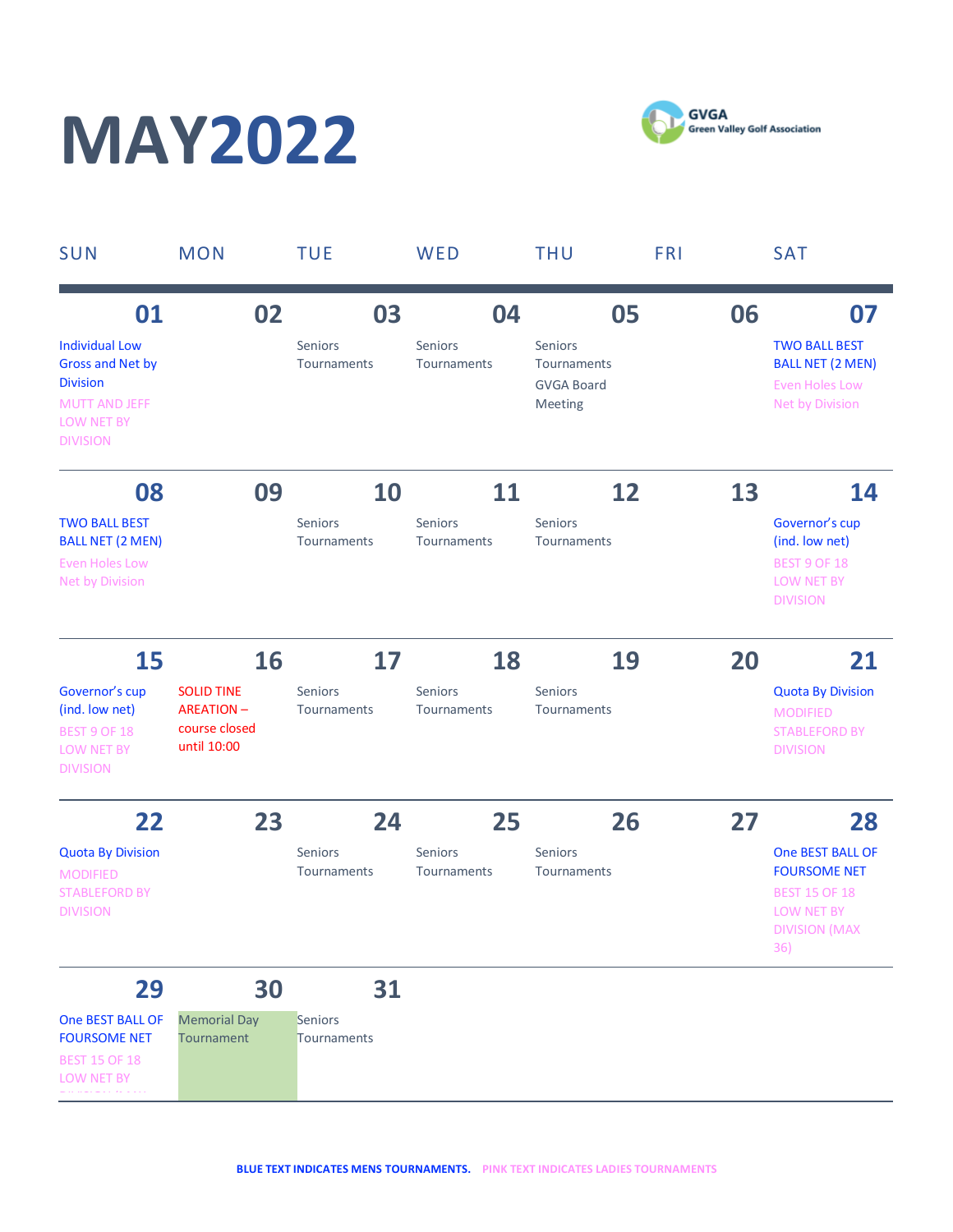# **JUN2022**



| SUN                                                                                                                              | <b>MON</b> |    | <b>TUE</b>                    | WED                                                                   | <b>THU</b>                                             |    | <b>FRI</b> | <b>SAT</b>                                                                                                                |
|----------------------------------------------------------------------------------------------------------------------------------|------------|----|-------------------------------|-----------------------------------------------------------------------|--------------------------------------------------------|----|------------|---------------------------------------------------------------------------------------------------------------------------|
|                                                                                                                                  |            |    |                               | 01                                                                    |                                                        | 02 | 03         | 04                                                                                                                        |
|                                                                                                                                  |            |    |                               | Seniors<br>Tournaments                                                | Seniors<br>Tournaments<br><b>GVGA Board</b><br>Meeting |    |            | Men's<br>Member/Member<br><b>HOLE BLIND</b><br><b>RAW NET BY</b><br><b>DIVISION</b>                                       |
| 05                                                                                                                               |            | 06 | 07                            | 08                                                                    |                                                        | 09 | 10         | 11                                                                                                                        |
| Men's<br>Member/Member<br><b>HOLE BLIND</b><br><b>RAW NET BY</b><br><b>IVISION</b>                                               |            |    | Seniors<br>Tournaments        | Seniors<br>Tournaments                                                | Seniors<br>Tournaments                                 |    |            | Ladies<br>Member/Member<br><b>TEE TO GREEN BY</b><br><b>DIVISION</b><br>One BEST BALL OF<br><b>TWOSOME GROSS</b><br>& NET |
| 12                                                                                                                               |            | 13 | 14                            | 15                                                                    |                                                        | 16 | 17         | 18                                                                                                                        |
| Ladies<br>Member/Member<br><b>TEE TO GREEN BY</b><br><b>DIVISION</b><br><b>One BEST BALL OF</b><br><b>TWOSOME GROSS</b><br>& NET |            |    | Seniors<br>Tournaments        | <b>SOLID TINE</b><br><b>AREATION-</b><br>course closed<br>until 10:00 | Seniors<br>Tournaments                                 |    |            | <b>BETTER BALL</b><br><b>WEEKEND LOW</b><br><b>NET BY DIVISION</b><br>Father & Son Best<br><b>Ball Low Net</b>            |
| 19                                                                                                                               |            | 20 | 21                            | 22                                                                    |                                                        | 23 | 24         | 25                                                                                                                        |
| <b>BETTER BALL</b><br><b>WEEKEND LOW</b><br><b>NET BY DIVISION</b><br>Father & Son Best<br><b>Ball Low Net</b>                   |            |    | <b>Seniors</b><br>Tournaments | Seniors<br>Tournaments                                                | Seniors<br>Tournaments                                 |    |            | <b>Quota By Division</b><br><b>BEST 12 OF 18</b><br><b>LOW GROSS BY</b><br><b>DIVISION</b>                                |
| 26                                                                                                                               |            | 27 | 28                            | 29                                                                    |                                                        | 30 |            |                                                                                                                           |
| Men's Member<br>Guest<br><b>Quota By Division</b><br><b>EST 12 OF 18</b><br><b>OW GROSS BY</b>                                   |            |    | Seniors<br>Tournaments        | Seniors<br>Tournaments                                                | Seniors<br>Tournaments                                 |    |            |                                                                                                                           |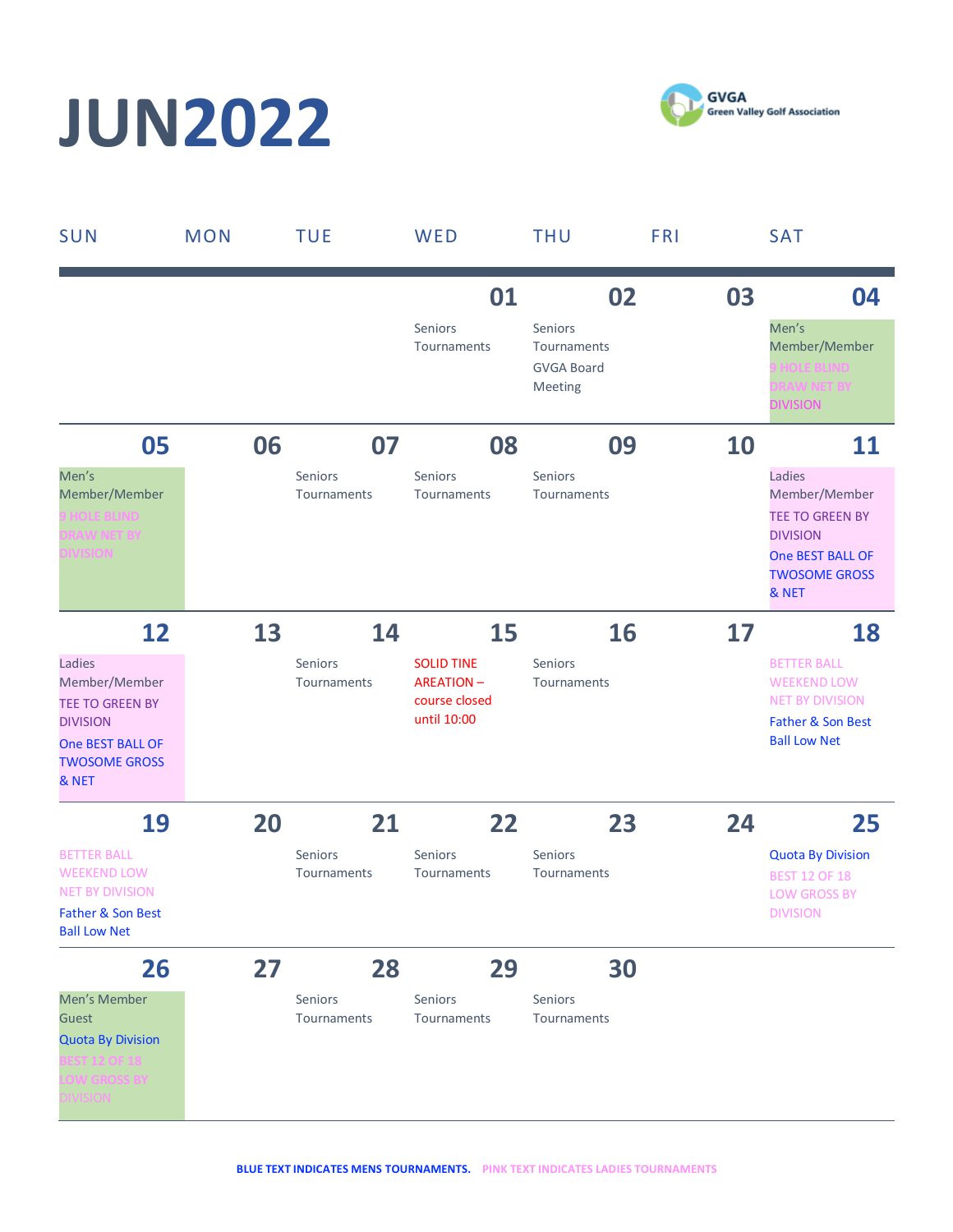# **JUL2022**



| SUN                                                                                                                                        | <b>MON</b>                                                                  | <b>TUE</b>                      | WED                                 | <b>THU</b>                                                        | <b>FRI</b> | <b>SAT</b>                                                                                                                  |
|--------------------------------------------------------------------------------------------------------------------------------------------|-----------------------------------------------------------------------------|---------------------------------|-------------------------------------|-------------------------------------------------------------------|------------|-----------------------------------------------------------------------------------------------------------------------------|
|                                                                                                                                            |                                                                             |                                 |                                     |                                                                   | 01         | 02<br><b>2 BEST BALL OF FOURSOME</b><br><b>NET</b><br>PARTNERS BEST EVEN HOLES<br><b>LOW NET</b>                            |
| 03<br><b>2 BEST BALL OF FOURSOME</b><br><b>NET</b><br><b>PARTNERS BEST EVEN HOLES</b><br><b>LOW NET</b>                                    | 04<br>4 <sup>th</sup> of July<br>Tournament                                 | 05<br>Seniors<br>Tournaments    | 06<br><b>Seniors</b><br>Tournaments | 07<br>Seniors<br>Tournaments<br><b>GVGA Board</b><br>Meeting 6:00 | 08         | 09<br><b>IND LOW GROSS &amp; NET BY</b><br><b>DIVISION</b><br><b>FOURSOME OR LESS BEST BALL</b><br>LOW NET (MAX 36)         |
| <b>10</b><br><b>IND LOW GROSS &amp; NET BY</b><br><b>DIVISION</b><br><b>FOURSOME OR LESS BEST</b><br><b>BALL LOW NET (MAX 36)</b>          | 11                                                                          | 12<br>Seniors<br>Tournaments    | 13<br><b>Seniors</b><br>Tournaments | 14<br>Seniors<br>Tournaments                                      | 15         | <b>16</b><br>1 Best Ball of Foursome Net<br>PRESIDENT'S CUP LOW GROSS<br><b>BY DIVISION</b>                                 |
| 17<br>1 Best Ball of Foursome Net<br>PRESIDENT'S CUP LOW<br><b>GROSS BY DIVISION</b>                                                       | 18<br><b>SOLID TINE</b><br><b>AREATION-</b><br>course closed<br>until 10:00 | 19<br>Ladies<br>Member<br>Guest | 20<br>Seniors<br>Tournaments        | 21<br>Seniors<br>Tournaments                                      | 22         | 23<br>Men's Club Champ Qualifier<br>Round 1<br><b>1 BEST BALL OF TWOSOME</b><br><b>GROSS &amp; NET</b><br><b>AM DARTNER</b> |
| 24<br>Men's Club Champ<br><b>Qualifier Round 2</b><br><b>1 BEST BALL OF</b><br><b>TWOSOME GROSS &amp; NET</b><br><b>LIND DRAW PARTNERS</b> | 25                                                                          | 26<br>Seniors<br>Tournaments    | 27<br>Seniors<br>Tournaments        | 28<br><b>Seniors</b><br>Tournaments                               | 29         | 30<br>Men's Club Champ<br>Round 3<br><b>1 BEST BALL OF FOURSOME NET</b><br><b>EAST PUTTS BY DIVISION</b>                    |
| 31<br>Men's Club Champ Round 4<br><b>1 BEST BALL OF FOURSOME</b><br><b>NET</b>                                                             |                                                                             |                                 |                                     |                                                                   |            |                                                                                                                             |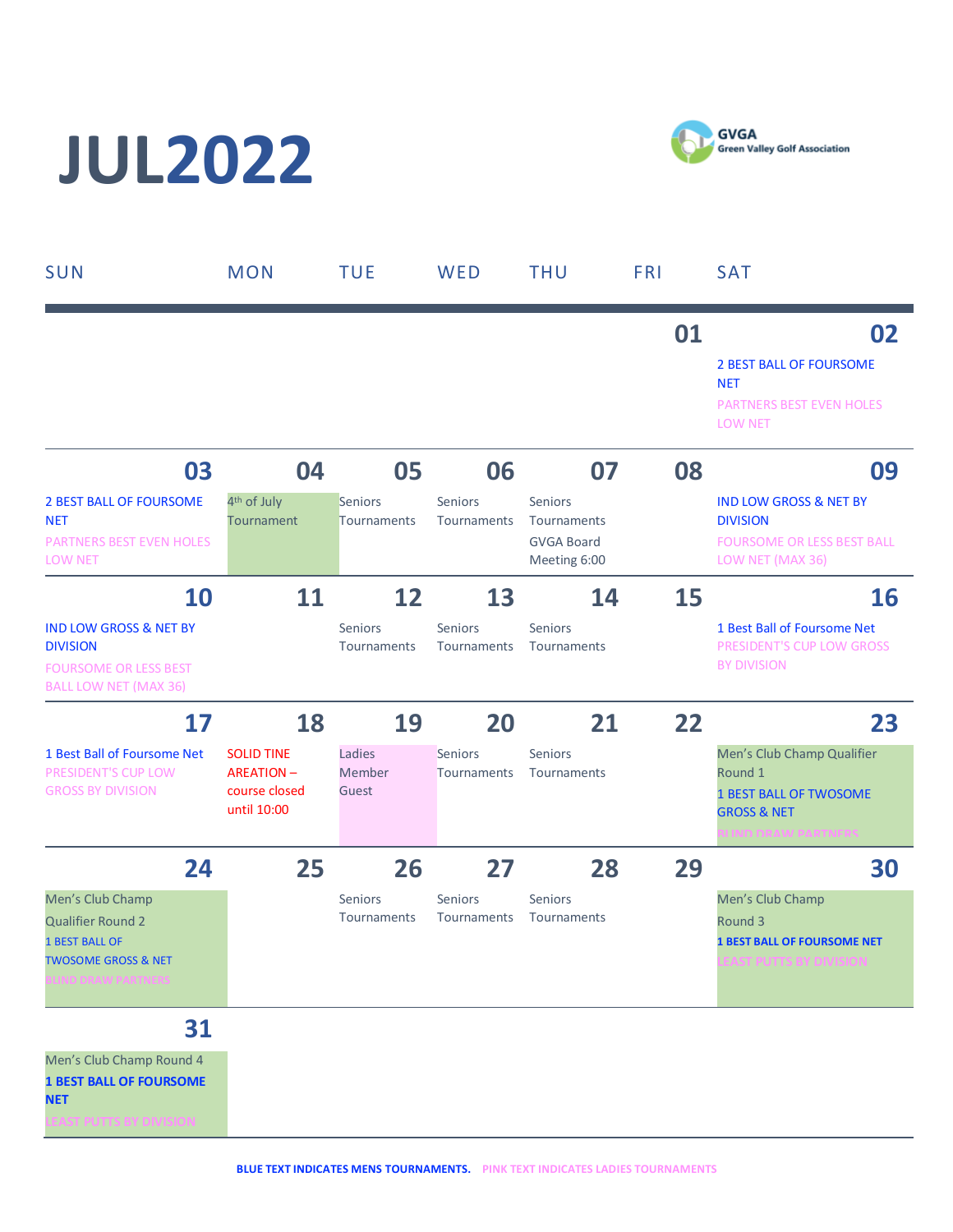## **AUG2022**



| SUN                                                                                                                                        | <b>MON</b>                                                            |    | <b>TUE</b>                          | WED                                 | <b>THU</b>                                                   | <b>FRI</b> | <b>SAT</b>                                                                                                                                 |
|--------------------------------------------------------------------------------------------------------------------------------------------|-----------------------------------------------------------------------|----|-------------------------------------|-------------------------------------|--------------------------------------------------------------|------------|--------------------------------------------------------------------------------------------------------------------------------------------|
|                                                                                                                                            |                                                                       | 01 | 02<br>Seniors<br>Tournaments        | 03<br>Seniors<br>Tournaments        | 04<br>Seniors<br>Tournaments<br><b>GVGA Board</b><br>Meeting | 05         | 06<br>Ladies Club<br>Championship<br><b>Quota By Division</b><br>"CRISS CROSS"<br><b>LOW NET</b>                                           |
| 07<br>Ladies Club<br>Championship<br><b>Quota By Division</b><br>"CRISS CROSS"<br><b>LOW NET</b>                                           |                                                                       | 08 | 09<br>Seniors<br>Tournaments        | 10<br><b>Seniors</b><br>Tournaments | 11<br>Seniors<br>Tournaments                                 | 12         | 13<br><b>INDIVIDUAL LOW</b><br><b>GROSS &amp; NET BY</b><br><b>DIVISION</b><br><b>FOURSOME OR</b><br><b>LESS BEST BALL</b><br>LOW NET (MAX |
| 14<br><b>INDIVIDUAL LOW</b><br><b>GROSS &amp; NET BY</b><br><b>DIVISION</b><br><b>FOURSOME OR</b><br><b>LESS BEST BALL</b><br>LOW NET (MAX | <b>SOLID TINE</b><br><b>AREATION-</b><br>course closed<br>until 10:00 | 15 | 16<br>Seniors<br>Tournaments        | 17<br>Seniors<br>Tournaments        | 18<br>Seniors<br>Tournaments                                 | 19         | 20<br><b>SENIOR</b><br><b>CHAMPIONSHIP</b><br><b>BEST 9 OF 18</b><br>LOW NET BY<br><b>DIVISION</b>                                         |
| 21<br><b>SENIOR</b><br><b>CHAMPIONSHIP</b><br><b>BEST 9 OF 18</b><br><b>LOW NET BY</b><br><b>DIVISION</b>                                  |                                                                       | 22 | 23<br><b>Seniors</b><br>Tournaments | 24<br><b>Seniors</b><br>Tournaments | 25<br><b>Seniors</b><br>Tournaments                          | 26         | 27<br><b>Mixed</b><br>Member/Member<br><b>Quota By Division</b><br><b>CK TEE TO GREEN</b><br>וחוצומות                                      |
| 28<br><b>Mixed</b><br>Member/Member<br><b>Quota By Division</b><br><b>ST FRONT OR</b><br><b>ACK TEE TO</b>                                 |                                                                       | 29 | 30<br>Seniors<br>Tournaments        | 31<br>Seniors<br>Tournaments        |                                                              |            |                                                                                                                                            |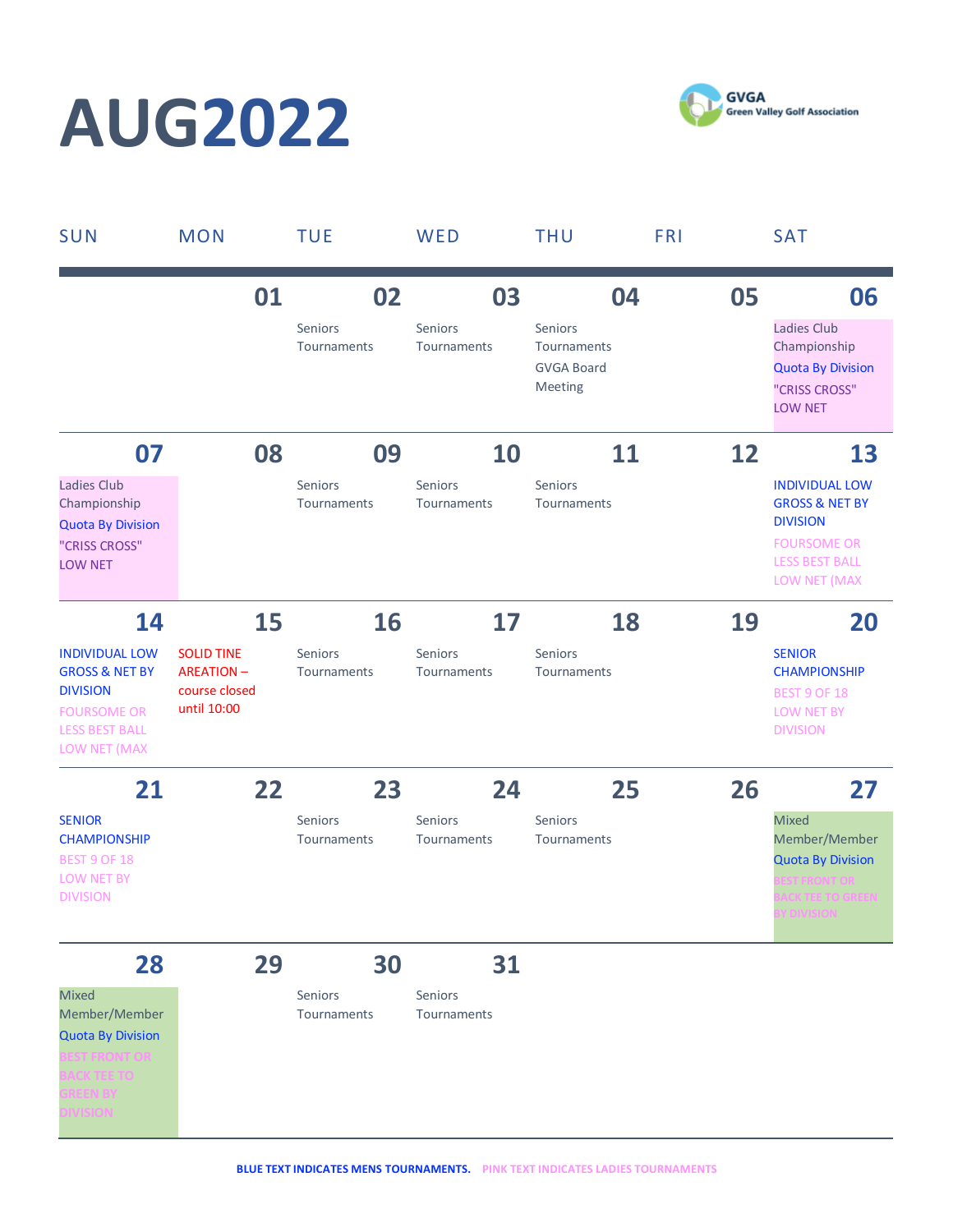### **SEP2022**



| <b>SUN</b>                                                                                                                                            | <b>MON</b>                                  | <b>TUE</b>                    | WED                           | <b>THU</b>                                                           | <b>FRI</b> | <b>SAT</b>                                                                                                                                            |
|-------------------------------------------------------------------------------------------------------------------------------------------------------|---------------------------------------------|-------------------------------|-------------------------------|----------------------------------------------------------------------|------------|-------------------------------------------------------------------------------------------------------------------------------------------------------|
|                                                                                                                                                       |                                             |                               |                               | 01<br>Seniors<br>Tournaments<br><b>GVGA Board</b><br>Meeting 6:00 PM | 02         | 03<br>Two Person Most Gross/<br><b>Net Birdies (Eagles</b><br>Count as 2)<br>LOW NET PAR 4'S ONLY<br><b>BY DIVISION</b>                               |
| 04                                                                                                                                                    | 05                                          | 06                            | 07                            | 08                                                                   | 09         | <b>10</b>                                                                                                                                             |
| <b>Two Person Most</b><br><b>Gross/Net Birdies</b><br>(Eagles Count as 2)<br>LOW NET PAR 4'S ONLY<br><b>BY DIVISION</b>                               | Scholarship<br>Charity<br><b>Tournament</b> | <b>Seniors</b><br>Tournaments | <b>Seniors</b><br>Tournaments | Seniors<br>Tournaments                                               |            | The President's Cup<br>(Individual Low Gross)<br><b>GOVERNOR'S CUP BEST</b><br>LOW NET (NO<br><b>DIVISIONS</b>                                        |
| <b>11</b>                                                                                                                                             | 12                                          | 13                            | 14                            | 15                                                                   | 16         | 17                                                                                                                                                    |
| The President's Cup<br>(Individual Low Gross)<br><b>GOVERNOR'S CUP BEST</b><br>LOW NET (NO<br><b>DIVISIONS</b>                                        |                                             | <b>Seniors</b><br>Tournaments | Seniors<br>Tournaments        | Seniors<br>Tournaments                                               |            | One Best Ball of<br>Foursome Net (3 scores<br>on par 3s, 2 scores on<br>par 4s, 1 score on par 5)<br><b>MODIFIED STABLEFORD</b><br><b>BY DIVISION</b> |
| 18                                                                                                                                                    | 19                                          | 20                            | 21                            | 22                                                                   | 23         | 24                                                                                                                                                    |
| One Best Ball of<br>Foursome Net (3 scores<br>on par 3s, 2 scores on<br>par 4s, 1 score on par 5)<br><b>MODIFIED STABLEFORD</b><br><b>BY DIVISION</b> |                                             | <b>Seniors</b><br>Tournaments | <b>Seniors</b><br>Tournaments | <b>Seniors</b><br>Tournaments                                        |            | <b>One BEST BALL OF</b><br><b>TWOSOME GROSS &amp;</b><br><b>NET</b><br><b>PARTNERS ALTERNATE</b><br><b>FRONT AND BACK LOW</b><br><b>NET</b>           |
| 25                                                                                                                                                    | 26                                          | 27                            | 28                            | 29                                                                   | 30         |                                                                                                                                                       |
| One BEST BALL OF<br><b>TWOSOME GROSS &amp;</b><br><b>NET</b><br><b>PARTNERS ALTERNATE</b><br><b>FRONT AND BACK LOW</b><br><b>NET</b>                  |                                             | Seniors<br>Tournaments        | Seniors<br>Tournaments        | Seniors<br>Tournaments                                               |            |                                                                                                                                                       |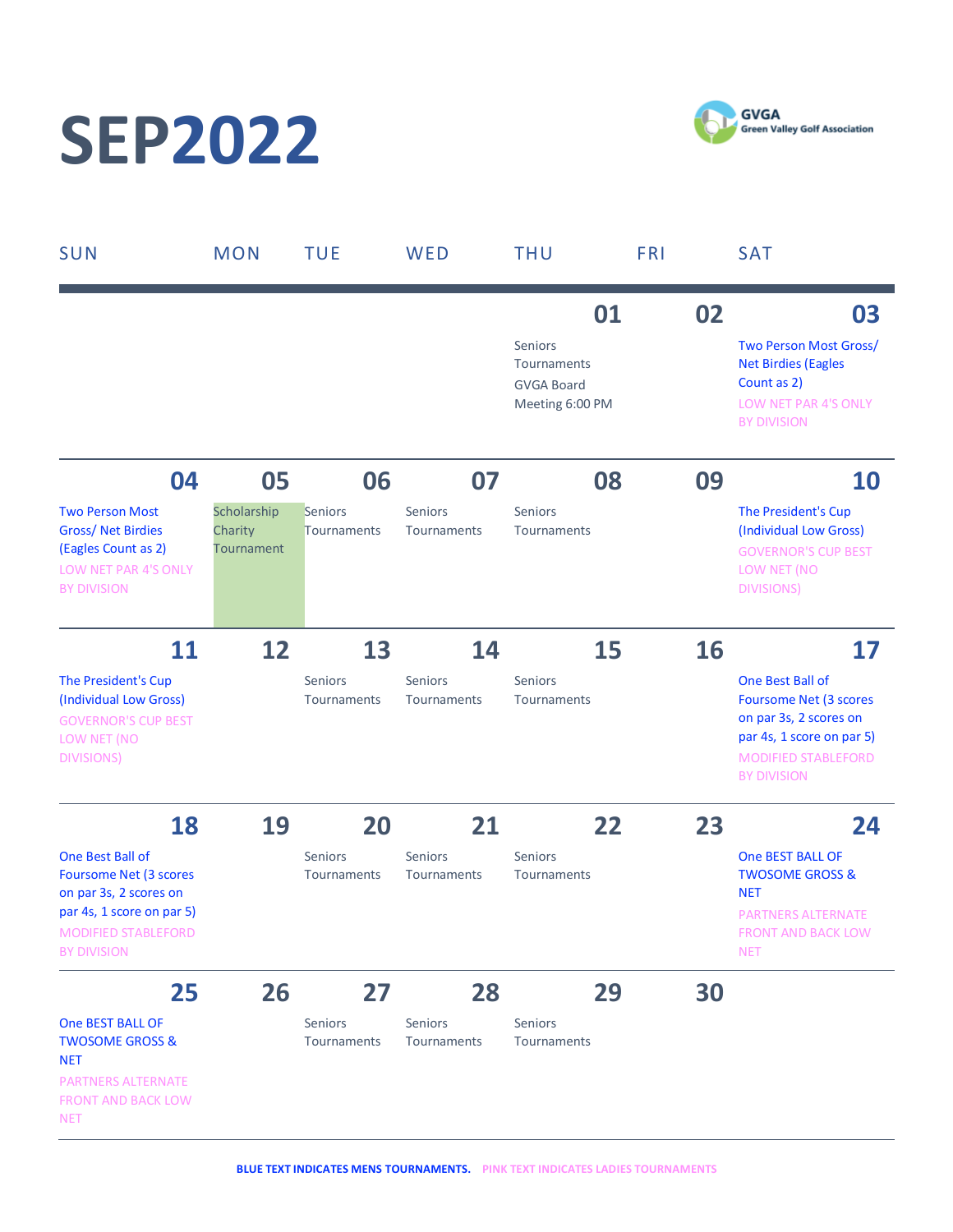# **OCT2022**

**GVGA Green Valley Golf Association** 

| <b>SUN</b>                                                                                                      | <b>MON</b>                                                                | <b>TUE</b>                                             | WED                           | <b>THU</b>                                                     | <b>FRI</b> | <b>SAT</b>                                                                                              |
|-----------------------------------------------------------------------------------------------------------------|---------------------------------------------------------------------------|--------------------------------------------------------|-------------------------------|----------------------------------------------------------------|------------|---------------------------------------------------------------------------------------------------------|
|                                                                                                                 |                                                                           |                                                        |                               |                                                                |            | 01<br><b>BEST BALL OF FOURSOME</b><br><b>NET</b><br>MUTT AND JEFF LOW NET<br><b>BY DIVISION</b>         |
| 02                                                                                                              | 03                                                                        | 04                                                     | 05                            | 06                                                             | 07         | 08                                                                                                      |
| <b>BEST BALL OF FOURSOME</b><br><b>NET</b><br><b>MUTT AND JEFF LOW NET</b><br><b>BY DIVISION</b>                | <b>Full Course</b><br>Aeration 10-<br>18 will be<br>available for<br>play | <b>Full Course</b><br>Aeration<br><b>Course Closed</b> | <b>Seniors</b><br>Tournaments | Seniors<br>Tournaments<br><b>GVGA Board</b><br>Meeting 6:00 PM |            | <b>Quota By Division</b><br>TEE TO GREEN BY DIVISION                                                    |
| 09                                                                                                              | 10                                                                        | 11                                                     | 12                            | 13                                                             | 14         | 15                                                                                                      |
| <b>Columbus Day Tournament</b><br><b>Awards Ceremony</b><br><b>Quota By Division</b><br>EE TO GREEN BY DIVISION |                                                                           | Seniors<br>Tournaments                                 | Seniors<br>Tournaments        | Seniors<br>Tournaments                                         |            | Two Person Most Gross/<br>Net Birdies (Eagles Count as<br>2)<br>LOW NET NO DIVISION                     |
| <b>16</b>                                                                                                       | 17                                                                        | 18                                                     | 19                            | 20                                                             | 21         | 22                                                                                                      |
| Two Person Most Gross/<br>Net Birdies (Eagles Count as<br>2)<br>LOW NET NO DIVISION                             |                                                                           | Seniors<br>Tournaments                                 | Seniors<br>Tournaments        | Seniors<br>Tournaments                                         |            | <b>INDIVIDUAL LOW GROSS &amp;</b><br><b>NET BY DIVISION</b><br>ODD HOLES LOW NET NO<br><b>DIVISIONS</b> |
| 23                                                                                                              | 24                                                                        | 25                                                     | 26                            | 27                                                             | 28         | 29                                                                                                      |
| <b>INDIVIDUAL LOW GROSS &amp;</b><br><b>NET BY DIVISION</b><br>ODD HOLES LOW NET NO<br><b>DIVISIONS</b>         |                                                                           | Seniors<br>Tournaments                                 | Seniors<br>Tournaments        | Seniors<br>Tournaments                                         |            | <b>One BEST BALL OF</b><br><b>FOURSOME NET</b><br><b>FORWARD TEES LOW NET</b><br><b>NO DIVISION</b>     |
| 30<br>One BEST BALL OF<br><b>FOURSOME NET</b><br><b>FORWARD TEES LOW NET</b><br><b>NO DIVISION</b>              | 31                                                                        |                                                        |                               |                                                                |            |                                                                                                         |